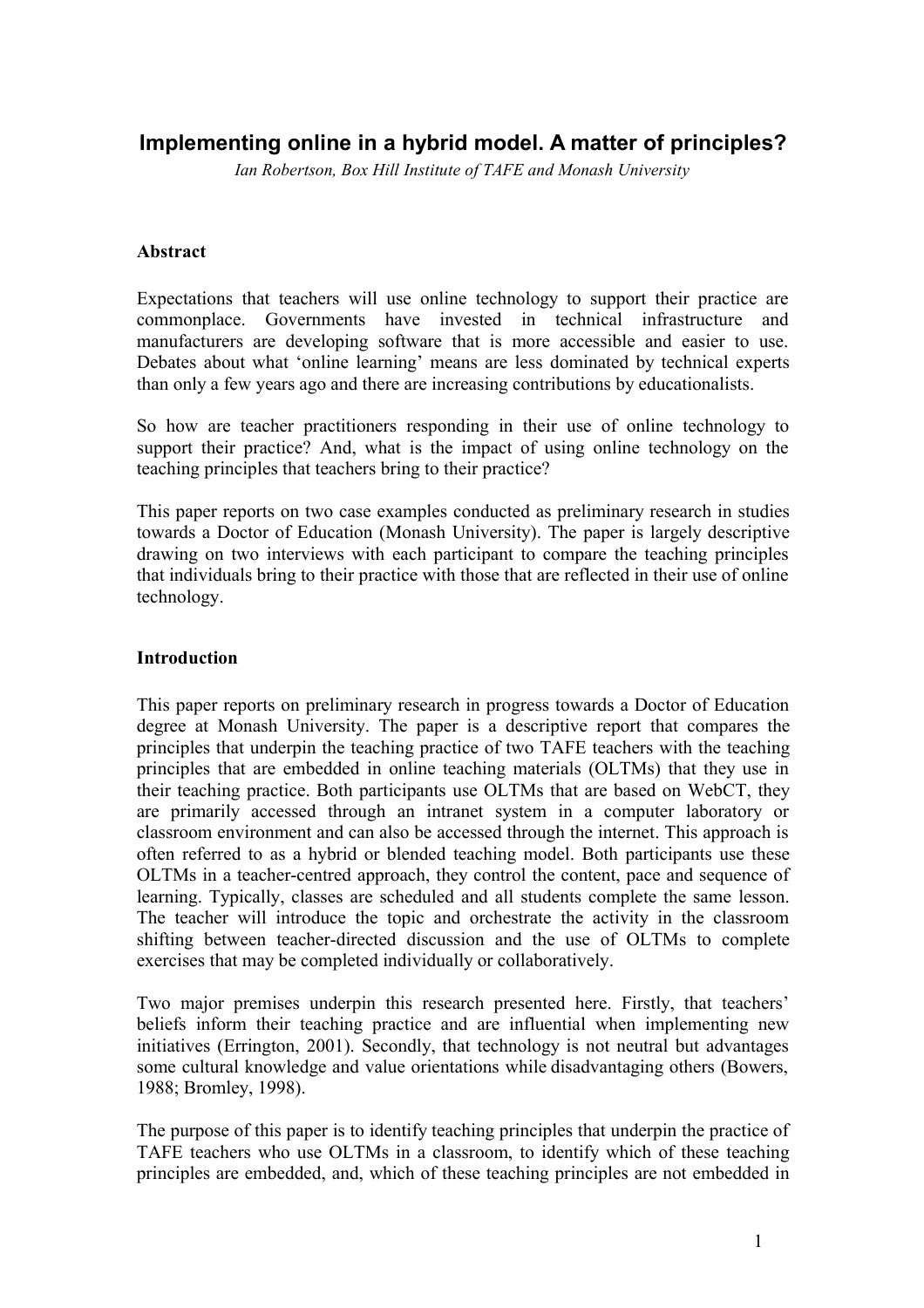the OLTMs demonstrated by the teachers. Whilst the paper makes some preliminary comments to explain the presence or absence of evidence of particular teaching principles in the OLTMs demonstrated, a comprehensive analysis is yet to be conducted and is not presented here. The paper describes the research method, provides general biographies for both teachers, an analysis and discussion of the interviews conducted and some preliminary conclusions.

It is hoped that the research reported here will contribute to the growing body of knowledge on the use of OLT for teaching. Some authors note the emergent nature of the use of OLT in teaching and learning (Ellis & Phelps, 2000; Harper, Hedberg, Bennett, & Lockyer, 2000) and, to date, no consolidated theory to underpin the use of OLT for teaching and learning has emerged (Schofield, Walsh, & Melville, 2000, p.382). Early attempts at the use of OLTs have been dominated by a behaviourist or transmission approach to teaching and learning, this is an approach which is criticised by many authors (Bate, 2000; Brown, 1997; Oliver, 2000a; Schreiber & Berge, 1998). Constructivism rejects the notion that learning is a passive process characterising learning an active process where the construction of knowledge and meaning is built upon previous experiences. Two schools of constructivism are represented in the literature, cognitive constructivism and social constructivism (Alexander & Boud, 2001; Brennan, 2002; Gibson, 2002; Love, 2002; Mayes, 2001; Oliver, 2000b; Oliver & McLoughlin, 2001). There are three further conversations that have been promoted as principles that should underpin the use of OLT in teaching and these may be interpreted as specific approaches for promoting constructivist learning. They are scaffolding (Love, 2002), problem-based learning (Gibson, 2002; McAlpine & Clements, 2001; Oliver & McLoughlin, 2001) and promoting social interaction (Bate, 2000; Cashion & Palmieri, 2000; Salmon, 2000).

Other publications are edited volumes that bring together major contributors in the field of using OLT in teaching (Lockwood & Gooley, 2001; Stephenson, 2001). There have also been significant consolidation and investigative studies conducted in Australia (Brennan, McFadden, & Law, 2001; Cashion & Palmieri, 2002; Choy, McNickle, & Clayton, 2002; Harper et al., 2000; McKavanagh, Kanes, Beven, Cunningham, & Choy, 2002). The significance of the current research is that it explores the teaching principles that individuals bring to their practice with those that are reflected in their use of OLT. It is hoped that the research will expose the ways in which the integration of OLT into teachers practice impacts on their intended practice. Which teaching practices are 'amplified' and which teaching principles are 'reduced' (Bowers, 1988, p.36).

# **Method**

Participants in the research are qualified teachers with classroom experience who incorporate the use of OLT into their teaching practice. The participants were interviewed on two occasions, interviews were audiotaped and transcribed. Transcripts of interviews were notated and coded to identify themes that captured recurring patterns of meaning that were relevant to the research (Merriam, 1998).

The first interview used semi-open questions to elicit the participant's biography, what drew them to teaching and the teaching principles that underpin their practice. This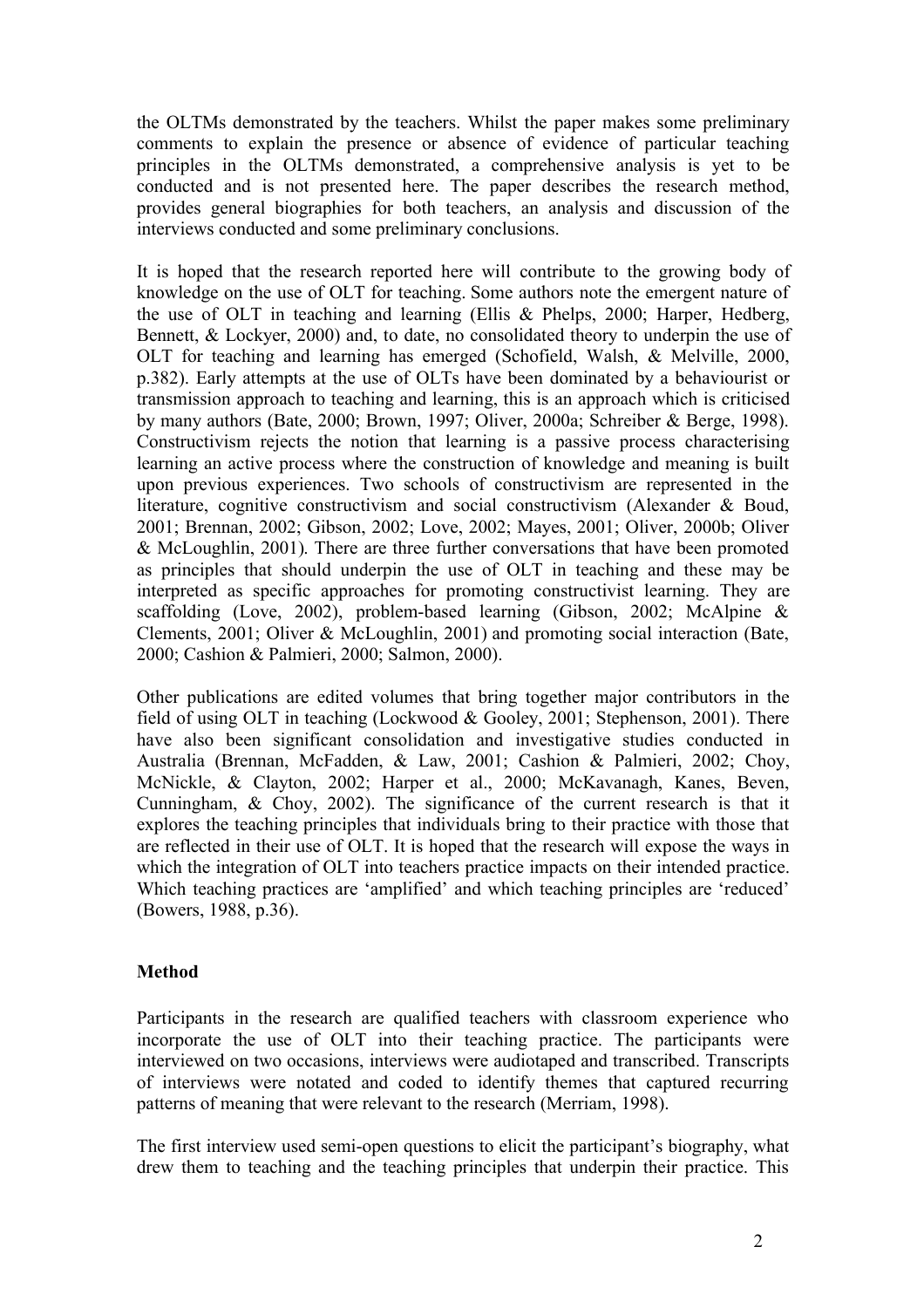interview was audiotaped, transcribed and analysed to identify any teaching principles that the participant intends to implement in their teaching practice. The transcript and analysis were returned to the participant for verification. The second interview sought concrete examples as evidence that teaching principles identified in interview one had been embedded in the OLTMs demonstrated by the participant. This interview was also audiotaped and evidence in the form of screen-grabs or related documents were gathered. The analysis of the second interview and conclusions about the comparison between intended and implemented teaching principles were returned to the participant for verification.

The analysis in this paper is limited in some significant ways. Firstly, the paper is limited to a comparison of teaching principles that were identified at an initial interview with evidence of the implementation of these principles in OLTMs that each participant demonstrated at a second interview. Secondly, both participants are using OLT in a hybrid-teaching model, analysis of the way that OLTMs are used in the classroom or computer laboratory is limited to a few remarks about the use of these materials in transcripts of interviews. Thirdly, attempts to link the findings of interviews with the existing literature are also limited.

## **General Biographies of Participants – Lim and Jenny**

Lim originates from Vietnam where she graduated as a Chemistry and Mathematics teacher, she arrived in Australia in 1981. In the next few years Lim learnt English, worked in factories, married and returned to study. She completed a Diploma in Education, a Graduate Diploma in Mathematics Education, she also studied TESOL and LOTE subjects. Lim gained employment as a Teachers Aide at an English language school in 1985. In 1995 Lim commenced work at a TAFE institute teaching ESL, numeracy, literacy and basic computing. In 1999, Lim participated in a professional development program related to the use of OLT, she has developed several programs that incorporate the use of OLT. Lim teaches primarily in English as a Second Language (ESL) programs and uses OLT in a significant way. Learners are adults returning to study, the ESL programs are conducted as full-time on-campus programs, teaching occurs in computer laboratories involving the use of OLTMs along with teacher-directed activities.

Jenny enrolled as a mature age student in a block-release program for teacher training in 1985 and gained employment at a regional TAFE college. Jenny's first teaching engagement was in shorthand and office skills, soon after she became involved in teaching word-processing. In the early 1990s, Jenny moved to a large metropolitan TAFE college. In 2000, she volunteered to develop online resources in the area of ebusiness. Jenny acted as the project manager for a suite of modules and partially wrote a number of these. She was also responsible for teaching two of the modules from their introduction in 2001. Jenny's teaching experience with OLT is in the area of business programs, particularly those that teach aspects of e-business. Most learners in these programs enrol directly from year 12 (VCE), they are full-time, on-campus students. Teaching occurs in computer laboratories, programs are teacher-directed with the use of OLTMs to support learning.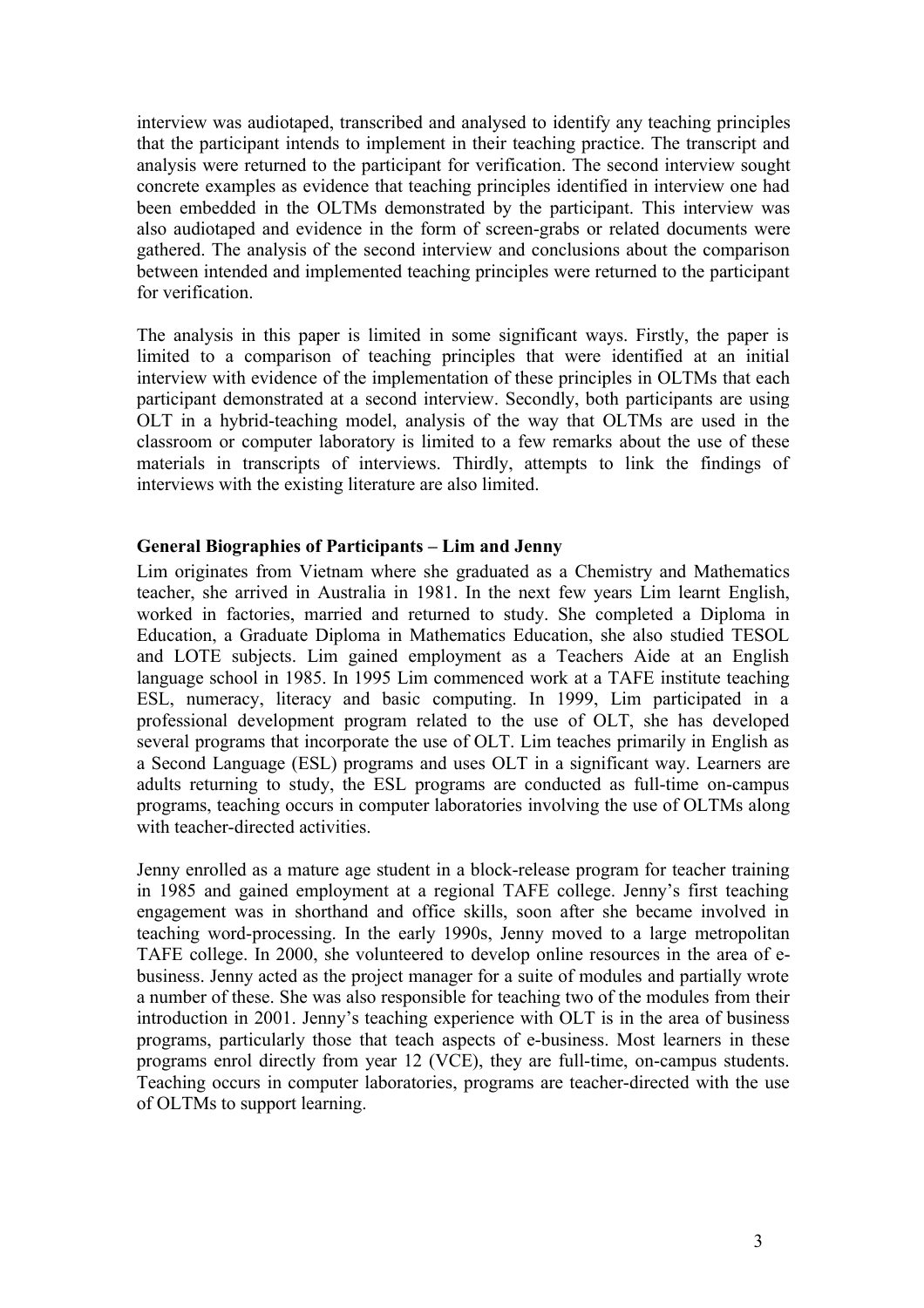# **Results**

This section of the paper provides a descriptive account of the primary themes that were identified from transcripts of interviews with Lim and Jenny. The research to date has identified teaching principles that emerged from the analysis of interview one and concrete examples of teaching principles that were embedded in the OLTMs that participants demonstrated at interview two, the findings are categorised according to language that was typically used by the participants in the research.

# *Accommodation of Learner Characteristics and Learning Needs*

At interview one both participants showed a concern to accommodate learners' predisposing characteristics and their learning needs in the development of teaching programs. In respect to accommodating learners' predisposing characteristics, Lim refers to the particular needs of adults and Jenny makes specific reference to the needs of learners who are entering TAFE programs directly from Year 12 (VCE).

*… in my area they have lots of problems, they don't have jobs, they don't have money and their children are sick. (Lim)*

*In the first year of the course, in the first 6 months there is a lot of transition stuff that happens. (Jenny)*

The participants also make reference to the need to accommodate what they describe as different learning needs, identifying the need to accommodate a range of inputs and a range of activity types.

*… we try to give different exercises, not all the same, a little bit of reading here, a little bit of writing, a little bit of grammar exercises. Not all reading, not all writing, not all researching. And even now the units that we have incorporate listening, we incorporate audio.(Lim)*

*… I guess the major principle underpinning it all for me is recognising the learners needs and that to me underpins the whole thing. You can't teach unless you understand that everybody learns differently. (Jenny)*

In both cases the OLTMs examined in interview two showed concrete evidence of features that appeal to a range of sensory inputs. The use of text for reading, images for iconic recognition, video for viewing and audio for listening. In addition, the OLTMs showed evidence of a range of learning activities. These include visiting internet sites, active engagement with e-business activities, the use of checklists for self-evaluation of learner's existing skills, assignments that require investigation as well as a written or oral report.

Concrete evidence of teaching strategies that might accommodate learners' predisposing characteristics was not obvious in the OLTMs that were demonstrated at interview two.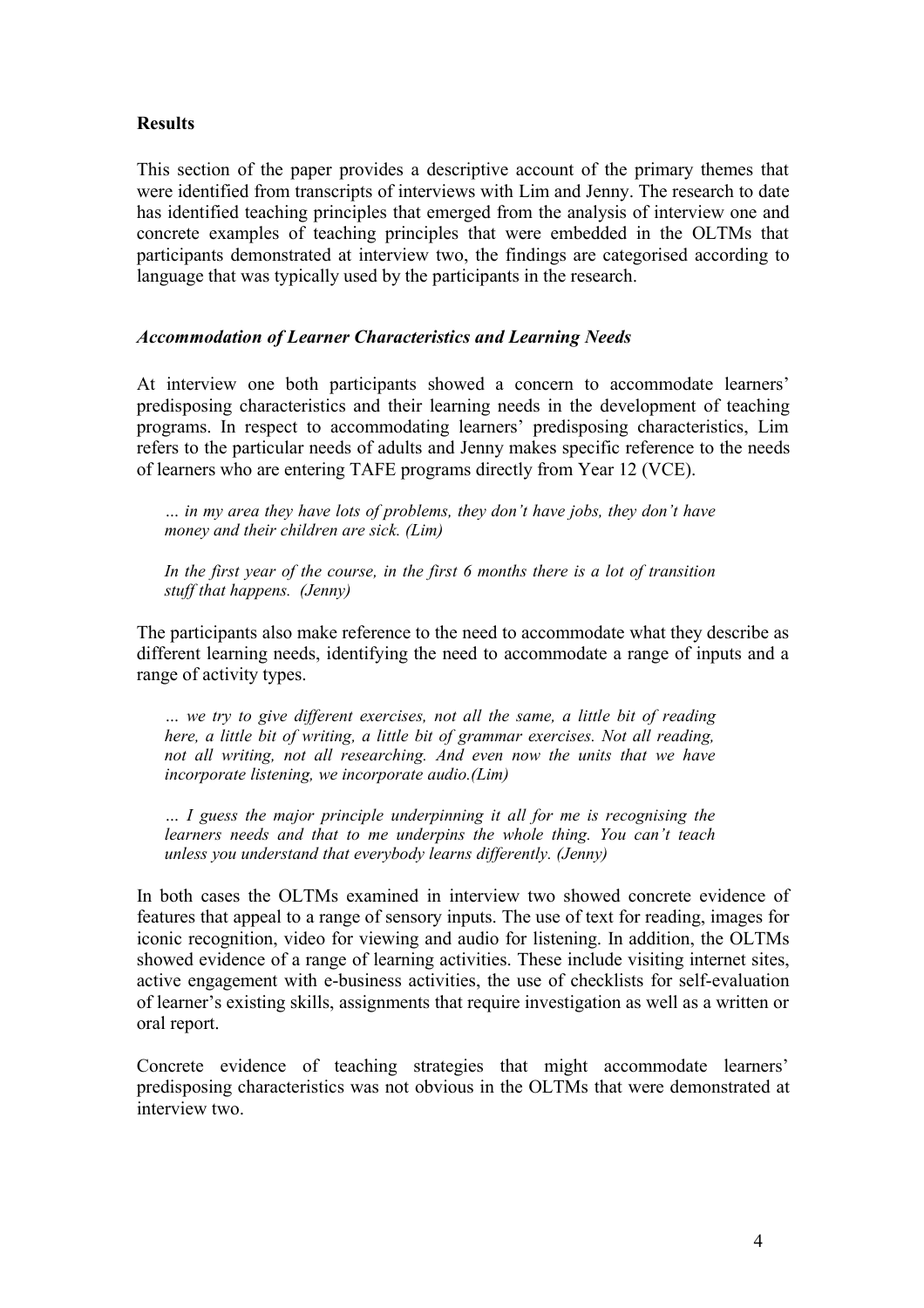### *Provision of Opportunities for Social Interaction*

Interview one shows that both participants are concerned to promote social interaction, this includes teacher-learner and learner-learner interaction.

*They come from High School and they need to make some adjustments, so the development of methods to do that I believe still comes through in a lot of peer group activity. (Jenny)*

*The group work is important because they learn from each other, keep motivated and keep interested in the course to. And also they need the reassurance from the teacher, the encouragement, and sometimes you can explain a bit more. (Lim)*

The examples of OLTMs demonstrated by both participants at interview two failed to show concrete evidence of the use of OLT to support social interaction. Both participants said that they have attempted to use some of the communications elements of OLT (chat and discussion forum) but had not found these successful. Further, neither participant would seem to be particularly positive about the potential of OLT to support social interaction and successful outcomes for their learners. When asked if she believes that an entire course can be delivered online Lim is definitive in saying.

*No, never, because the student is so isolated when you do it online. You need to teacher-student interaction, you need pupil interaction too. (Lim)*

#### *'Chunking' Learning and Multiple Opportunities for Learning*

Interview one showed that Lim supports the practice of dividing learning into small segments (chunking) and providing multiple opportunities for learning. Although Jenny did not articulate this practice at interview one, when the practice of limiting the amount of content per screen was pointed out she responded that this was a practice that was very important.

*I would have the introductory page first and then follow on with some searching and then some activities to follow on, and then some sort of research project and then some sort of assessment task at the end of each topic or something.(Lim)*

*Yes it is we had to be very careful about that … very precise … we worked on the principle that they are not going to read a lot and to make it as clear and succinct as possible. (Jenny)*

For Lim, small pieces of study are seen as important in building to larger exercise where there are opportunities for learners to repeat or 'overlearn'.

*… if it is write a formal or informal letter then you need to give them the skills to practice and at the end revision then a test at the end. (Lim)*

At interview two, the OLTMs of both participants showed concrete evidence of 'chunking'. Both participants were using WebCT, an online learning management system that promotes the development of learning materials in small chunks that are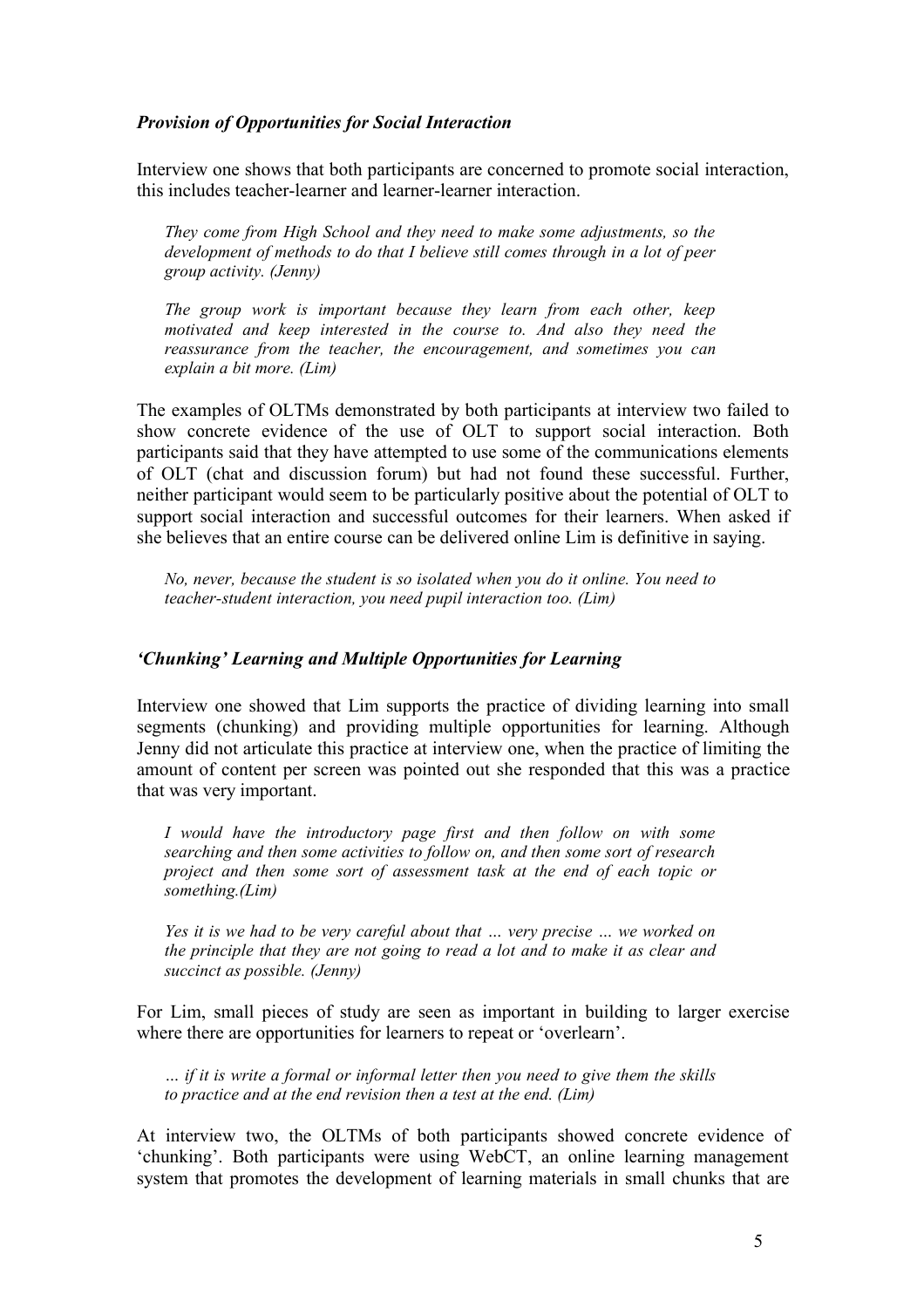linked. Repetition was obviously incorporated into the teaching programs demonstrated by Lim, and she had consciously incorporated this feature, in Jenny's case learners were able to repeat a range of exercises on numerous occasions.

### *Developing Learner's Strategies for Successful Learning*

Interview one with Jenny showed her belief that learners come to her programs lacking some of the underpinning knowledge and skills that are necessary to be successful in their study. These weaknesses relate to the vocational area of study and the ability to study using OLT. Lim also noted that her students are concerned about the use of OLTs.

*… students coming from VCE certainly have no idea what a business is. How to view a business, how to do a case study those sorts of things. (Jenny)*

*online learning is a new environment, it's so scary, they hate it at the beginning but at the end they can move on. (Lim)*

Interview two with Jenny showed two primary examples of strategies that she uses to assist learner's to learn. Firstly, the use of checklists to provide learners with the opportunity to self-assess their existing skills and to identify those aspects of the course on which they should concentrate. Secondly, Jenny demonstrated case studies that build sequentially to allow learners to learn more independently. In step one

*… it's talking about what is a case study, some of the definitions for it, and how to use it, and how to determine [whether] a case study is a suitable one for you to use. And then there is a small piece of assessment. (Jenny)*

In step two and three

*To go and find another case study and pull out of it what you think you need and the third [step] would be to actually develop up some sort of case study out of what you have learnt.*

Jenny's concern for providing learners with the skills to learn successfully and the idea that learning is a staged process is reinforced when she is asked to identify a metaphor to characterise her intended teaching practice.

*… I would probably see myself as a conduit between two lampposts if you want to put it that way because there's carrying some sort of energy that will continue to go further. (Jenny)*

When asked what appeals to her about that metaphor, Jenny says

*I'd say that the lampposts are points in people's lives where they cluster at a period of time and then move on to another one. That conduit is assisting them to get to the next stage. (Jenny)*

Jenny goes on to explain that she believes that learning should be an active process and that teachers have traditionally placed too much emphasis on delivering content rather than on providing learners with the skills to move onto the next point.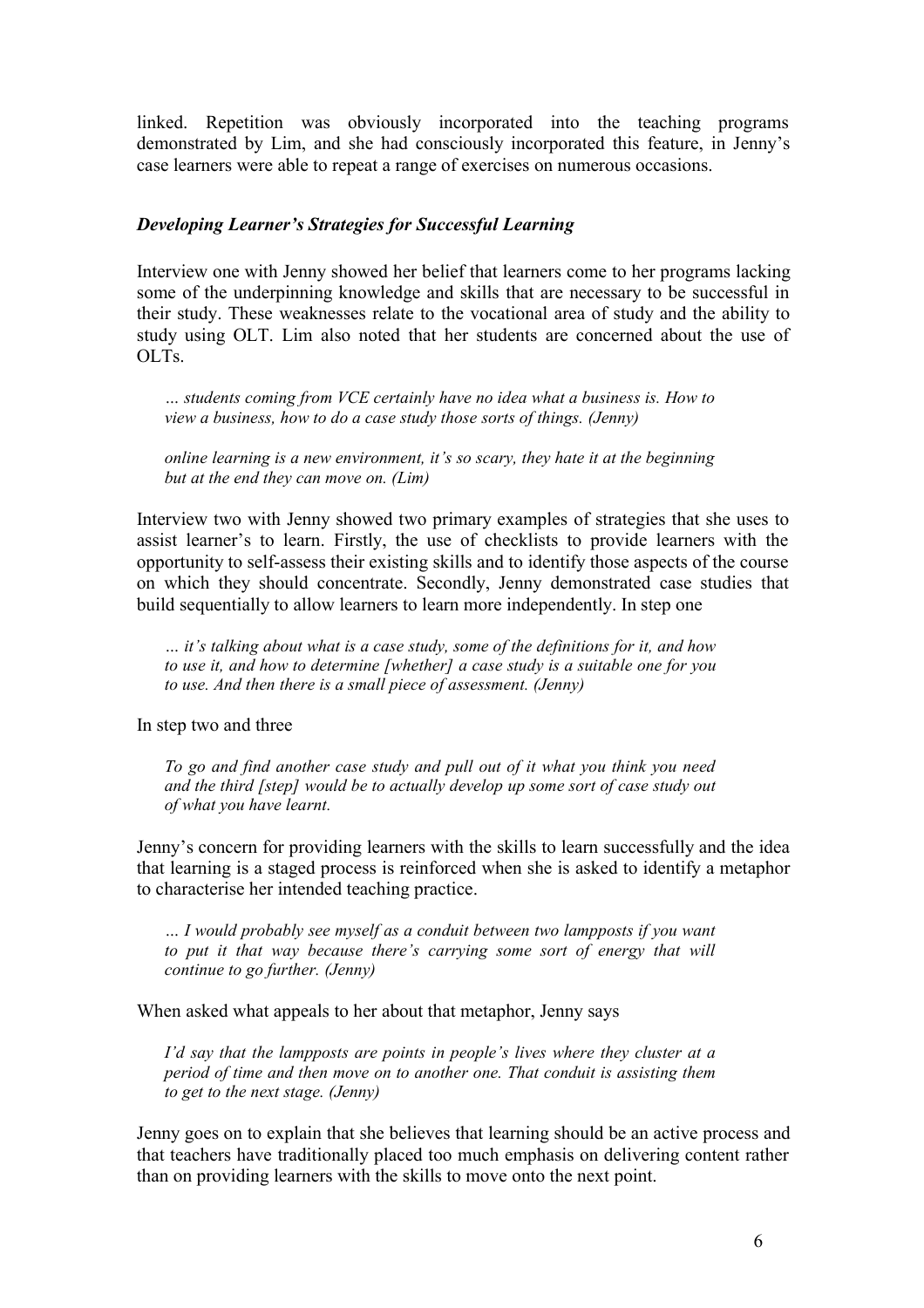Whilst the transcript of interview one with Lim does not show overt concern for developing learning to learn skills the OLTMs demonstrated at interview two reveals several strategies that might support the development of these skills. For example, in the case of spelling a series of exercises are presented that require different skills, also spelling exercises that use audio prompts to assist learners to use a range of strategies to support their learning.

## *Flexible and self-directed learning*

The Australian National Training Authority defines these terms as follows.

*Flexible learning: the provision of a range of learning modes or methods, giving learners greater choice of when, where and how they learn. Self directed learning: learning in which the learner is the principal driving force, deciding how, when, and at what pace learning takes place. (http://www.anta.gov.au/gloftol.asp, accessed 26 March 2003)*

At interview one Jenny articulated flexible and self-directed learning as principles that were important in her teaching. In the case of international learners, the flexible learning would appear to be primarily motivated by a pragmatic perspective.

*… we need something that can be a bit more flexible up front that we can adjust to international students who get here late and higher ed students who don't think that they start until March when we have started in February and I'm looking at 4 to 5 weeks for this upfront program. (Jenny)*

And, when initially asked to describe the principles that inform the development of OLTMs she says

*Well the teaching principles behind it are I guess … there is certainly a lot of self-evaluation, if this is what you are talking about. There is self-directed learning … there is certainly flexible delivery issues. (Jenny)*

In the OLTMs that Jenny's presented, the use of OLT in her teaching is used in a teacher-directed manner. When asked if she is 'orchestrating the activity' within a classroom, Jenny replies 'Yes, absolutely' and in describing her use of materials that are online in a computer laboratory she says

*… we would choose which topic we are going to do for the day … Then get them to go on and read some of this (online course) and pick out 2 or 3 activities that they need to do and get them to do those (Jenny)*

Evidence from interview two showed that, to the extent OLTMs allow learners to access course materials at any time through the internet and to the extent that the OLTMs do not require that topics are learnt in a specific order, the modules reviewed have the potential for flexible delivery and self-directed learning. Whilst interview one with Lim shows that she has concern for meeting learner's predisposing characteristics and attempts to accommodate individual learner needs, flexible learning and selfdirected learning were not raised as teaching principles important to her. However, she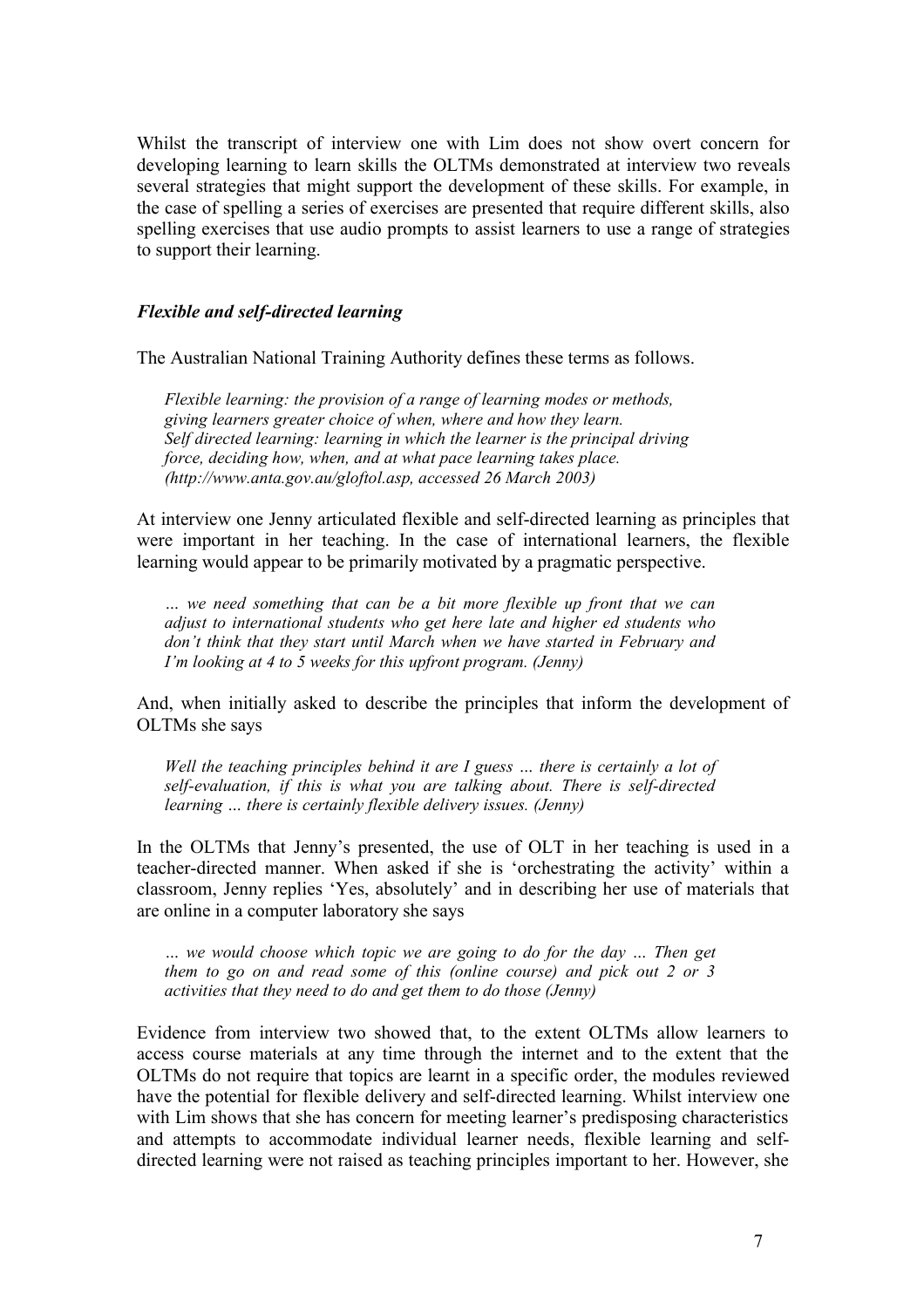does provide opportunities to use OLTMs for a self-directed learning on an exceptions basis.

*I have one student in my class who only attended one session. But he came in he said to me show me the course, I show him the materials, I show him how to use TAFE VC but once he got all that information he said he could work at home, he submitted through TAFE VC and he done all the twelve learning outcomes in that module and I only see him once. (Lim)*

## **Discussion**

The results of analysis of interview one and evidence of implementation of teaching principles in OLTMs demonstrated at interview two show that the findings, to date, fall into four broad categories.

A desire to accommodate a range of learning styles was the single teaching principle that was identified in the transcript of interviews one of both participants where there was evidence of implementation in the OLTMs of both participants. There is a large body of literature on learning styles and this implies the need for multiple instructional strategies (Brennan et al., 2001). The OLTMs demonstrated at interview two show that, to the extent that the materials cater for a range of sensory inputs and a range of activity types, this teaching principle is being implemented.

Accommodation of learner's predisposing characteristics and the provision of opportunities for social interaction were two teaching principles that were identified at interview one with both participants, interview two failed to show concrete evidence of the implementation of either principle in the OLTMs demonstrated. Given that both teachers use OLTMs in a hybrid-teaching model it is possible that, the accommodation of diverse and complex predisposing characteristics is achieved in the classroom practice in which the OLTMs are used. The provision of opportunities for social interaction, particularly in the form of learning communities has been promoted in the use of OLT (Bate, 2000; Cashion & Palmieri, 2000; Salmon, 2000). In the cases reported in the current paper, WebCT which is used by both participants, provides mechanisms for communications but neither participant is using these mechanisms in their practice. Both participants articulated negative experiences in using online communication with their learners and neither was keen to promote the use of online communications to promote social interaction in their 'hybrid' teaching practices.

Chunking, providing multiple opportunities for learning and developing learner's strategies for successful learning were identified in the transcript of interview one of a single participant, interview two revealed evidence of implementation in the OLTMs of both participants. Interview one with Lim shows her concern to 'chunk' learning and to provide multiple opportunities for learning as important teaching principles. At interview two, the OLTMs of both participants showed concrete evidence of 'chunking' with the breaking of learning into small components. Repetition was clearly incorporated into the teaching programs demonstrated by Lim, she had consciously incorporated this feature with numerous exercises providing multiple opportunities for learning and self-assessment. In Jenny's case, the principle of repetition was limited to learners having multiple opportunities to revisit learning materials and complete nonassessed tasks. Both participants use WebCT which promotes the division of learning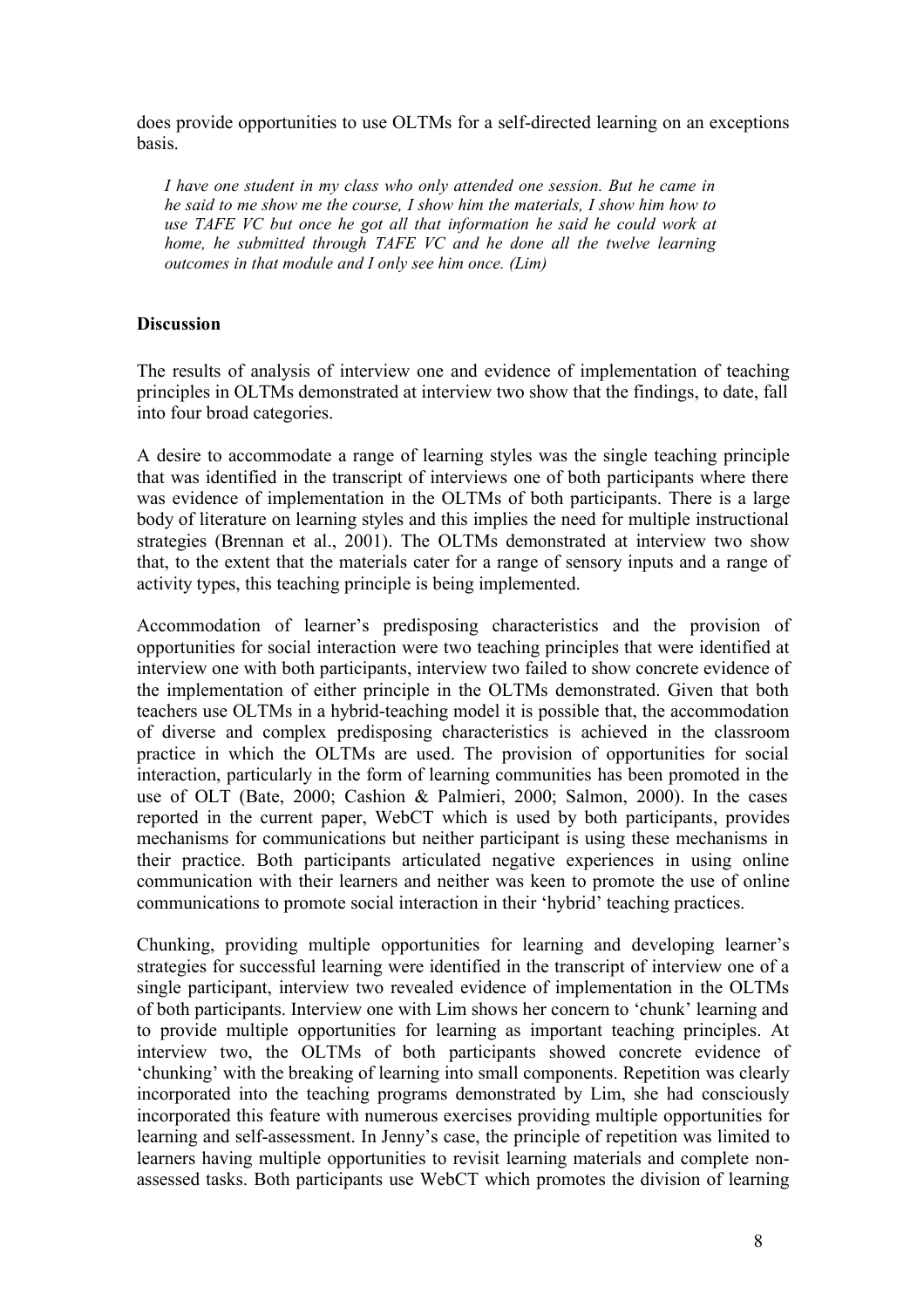materials into small sections thus breaking teaching into multiple screens. WebCT also promotes the provision of multiple opportunities for learning with the provision of quizzes as an important facility embedded in the software platform. Chunking and repetition would appear to be facilitated by the use of this technology irrespective of whether these practices are consciously promoted by the teacher.

Learning to learn skills are seen as a prerequisite for self-directed learning (McKavanagh et al., 2002). Interview one with Jenny showed a desire to develop learner's strategies that promote successful learning. Whilst Lim did not articulate this desire in an overt way there was concrete evidence of the implementation of strategies that might promote successful learning in both cases. Through the provision of procedural prompts and sequential exercises Lim appears to provide temporary structures that support learners in developing new understandings and skills, this is consistent with the idea of scaffolding (Love, 2002).

Accommodation of flexible delivery and self-directed learning are identified in Jenny's transcript of interview one, interview two failed to demonstrate concrete evidence of the implementation of this principle for both participants. These principles are policy directions that have been promoted by governments for many years, it is a moot point as to whether any articulation of these principles is the result of a deeply held desire or a desire to comply with expectations. Although Jenny specifically articulated the need to accommodate flexible delivery and self-directed learning her comments suggest that she takes a relatively pragmatic approach to these directions. In Lim's case, there was no explicit mention of flexible delivery or self-directed learning but expressed a desire to accommodate situations where learners could not attend classes because of personal circumstances. Evidence demonstrated at interview two indicates that apart from the fact that the OLTMs demonstrated are accessible at any time, there did not appear to be any concrete evidence that the materials were being used to promote flexible learning. In both cases, the learning materials are implemented in a classroom or computer laboratory in a teacher-directed manner. Further, neither participant sees independent flexible learning as desirable for their learners suggesting that such an approach is likely to be unsuccessful.

Finally, while numerous authors advocate teaching practices that promote constructivist learning (Alexander & Boud, 2001; Brennan, 2002; Gibson, 2002; Love, 2002; Mayes, 2001; Oliver, 2000b; Oliver & McLoughlin, 2001), and the implementation of a problem-based teaching approach (Gibson, 2002; McAlpine & Clements, 2001; Oliver & McLoughlin, 2001), there is no concrete evidence of support for these teaching principles in the transcripts of interview one for either participant. An analysis of the OLTMs demonstrated at interview two shows, at best, limited implementation of teaching principles that would promote a constructivist learning approach. These include, adopting a coaching role in a learner-centred setting, active engagement in authentic tasks within authentic learning environments, learners engaging in reflection, opportunities for peer discussion, collaborative and cooperative learning or the exploration and valuing of intellectual, social and cultural backgrounds where learners are exposed to a variety of different perspectives.To the extent that the OLTMs demonstrated contain exercises that require some problem solving, these are of a relatively simple nature requiring information gathering and analysis. There was no evidence of problem-based activities that required reflection, detailed or critical analysis and the construction of solutions from multiple perspectives.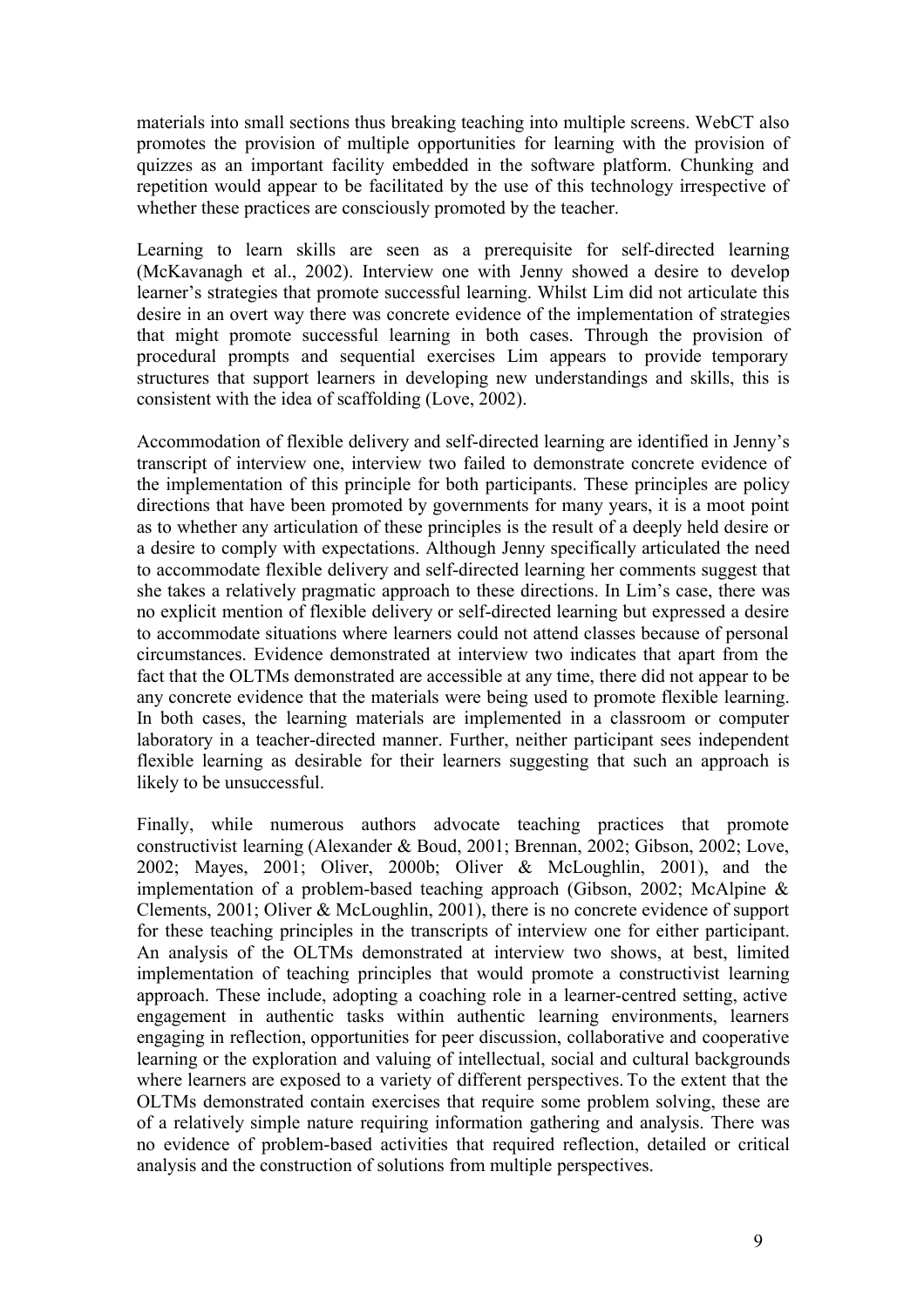#### **Conclusion**

This paper reports on the teaching principles of two teachers who use WebCT in a hybrid-teaching model. From the evidence provided in this paper it is possible to conclude that thematic analysis of interviews was successful in identifying a number of teaching principles that are important to each participant. Interview two was successful in identifying concrete evidence of teaching principles embedded in the OLTMs demonstrated by each participant. A comparison of the results of analysis of interview one and evidence of implementation of teaching principles in OLTMs demonstrated at interview two show that the findings, to date, fall into four broad categories. Given that these findings are part of research in progress, the findings are preliminary in nature, and given that only two cases are reported here the results cannot be interpreted as representative but might contribute to more rigorous and representative conclusions.

#### **References**

- Alexander, S., & Boud, D. (2001). Learners still learn from experience when online. In J. Stephenson (Ed.), *Teaching and learning online. Pedagogies for new technologies* (pp. 3-15). London: Kogan Page.
- Bate, F. (2000, 6-8 December). *On-line learning: A search for good practices.* Paper presented at the Open Learning 2000, Brisbane.
- Bowers, C. A. (1988). *The cultural dimensions of educational computing*. New York: Teachers College Press.
- Brennan, R. (2002, 2-4 December). *One size doesn't fit all: An analysis of the pedagogy of online delivery of VET in Australia.* Paper presented at the Envisioning practice - Implementing change. Proceedings of the 10th Annual International Conference on Post-compulsory Education and Training, Gold Coast.
- Brennan, R., McFadden, M., & Law, E. (2001). *Review of research. All that glitters is not gold: online delivery of education and training*. Adelaide: NCVER.
- Bromley, H. (1998). Introduction: Data-driven democracy? Social assessment of educational computing. In H. Bromley & M. Apple (Eds.), *Education/Technology/Power. Educational computing as a social practice* (pp. 1-28). New York: State University of New York.
- Brown, A. (1997). Designing for learning: what are the essential features of effective online courses? *Australian journal of educational technology, 13*(2), 115-126.
- Cashion, J., & Palmieri, P. (2000, 4-6 December). *Online learning communities.* Paper presented at the Learning together, working together. Building communities for the 21st century, Gold Coast, Queensland.
- Cashion, J., & Palmieri, P. (2002). *The secret is the teacher. The learner's view of online learning*. Leabrook: NCVER.
- Choy, S., McNickle, C., & Clayton, B. (2002). *Learner expectations and experiences. An examination of student views of support in online learning*. Leabrook: NCVER.
- Ellis, A., & Phelps, R. (2000). Staff development for online delivery: A collaborative team based action learning model. *Australian journal of educational technology, 16*(1), 26-44.